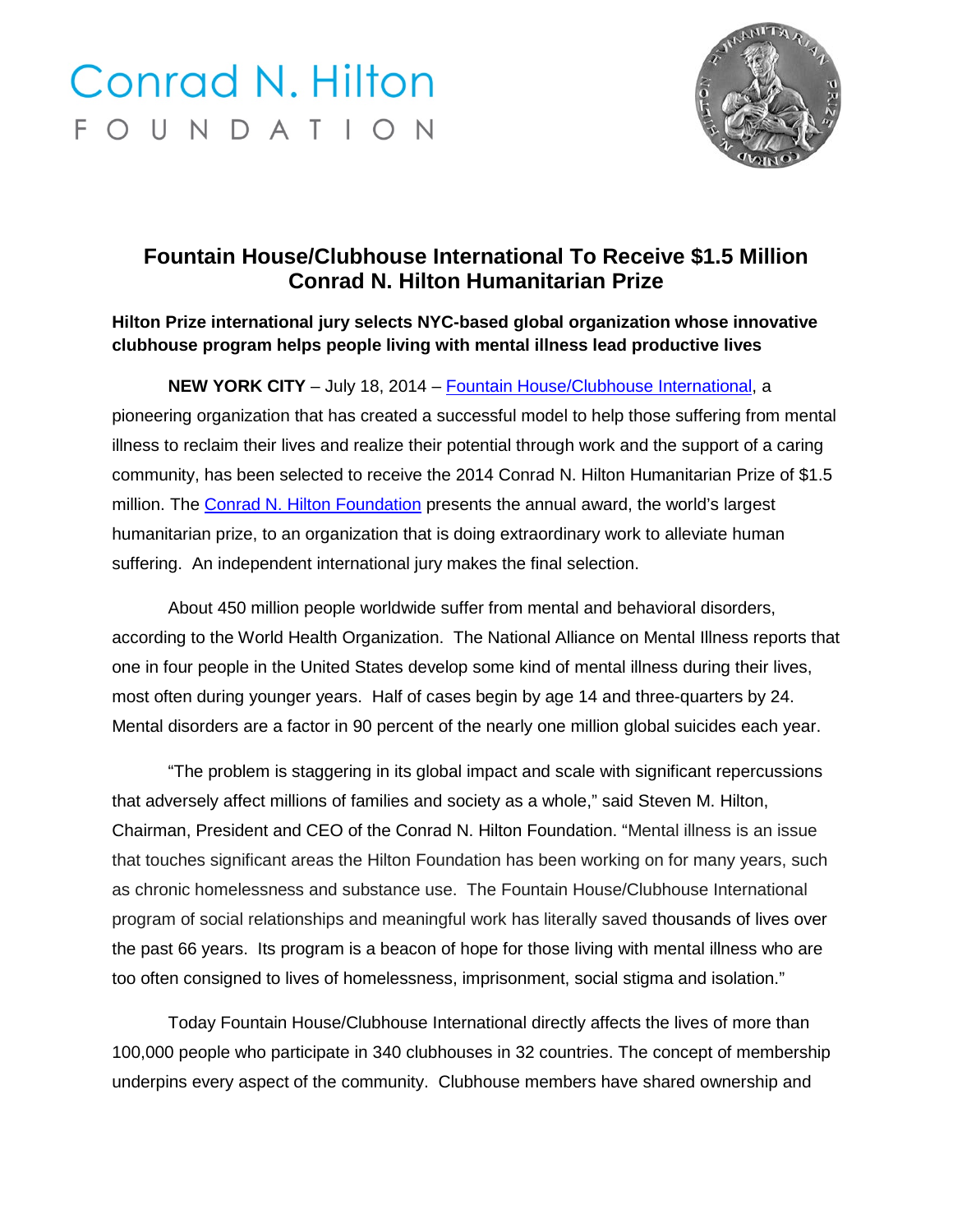shared responsibility for their community starting with the "work-ordered day" that provides structure for their lives by assigning them duties to work side-by-side with staff to run the clubhouse.

"I have been moved by the fact that Fountain House purposefully depends on people with mental illness for its daily operation and future from answering phones to designing and running programs and serving on the board of directors," said Glenn Close, who has been a volunteer at Fountain House New York and previously nominated the organization for the Hilton Prize. "Shared responsibility builds self esteem and alleviates the stigma and isolation that so often haunt people with mental disorders." Close, inspired by what she learned at Fountain House, teamed with them and several other key mental health organizations to launch her own anti-stigma campaign [BringChange2Mind.](http://www.bringchange2mind.org/)

A second pillar of the Fountain House model is a transitional employment program in which local employers provide members with paid employment of 15-20 hours a week for six to nine months. A staff member trains with the clubhouse member and fills in if the member is unable to work. The program has proven benefits for members and employers. For example, Dow Jones & Company has employed over 360 members in New York, London and Tokyo. Other employers have included American Express Publishing, Estee Lauder Companies, Fox Television, HBO, Young & Rubicam, Museum of Modern Art, Pfizer Inc., Cravath Swaine & Moore and many others.

"It is with enormous gratitude that Fountain House/Clubhouse International accepts the Hilton Humanitarian Prize," said Kenneth Dudek, President of Fountain House. "With this award, the Hilton Foundation and its international jurors recognize mental illness as a global humanitarian crisis and acknowledge Fountain House/Clubhouse International's evidencedbased approach to empowering people living with mental illness throughout the world. The prize belongs to the courageous and hardworking people connected to clubhouses everywhere."

Fountain House has compelling data to support its effectiveness. It is listed in the US Registry of Evidence-based Programs and Practices. Clubhouse members have longer job tenure and higher earnings and double the employment rate as compared to individuals living with mental illness who are not clubhouse members. It also has clear economic advantages. A two-week stay in a New York City hospital averages \$28,000. For this amount, Fountain House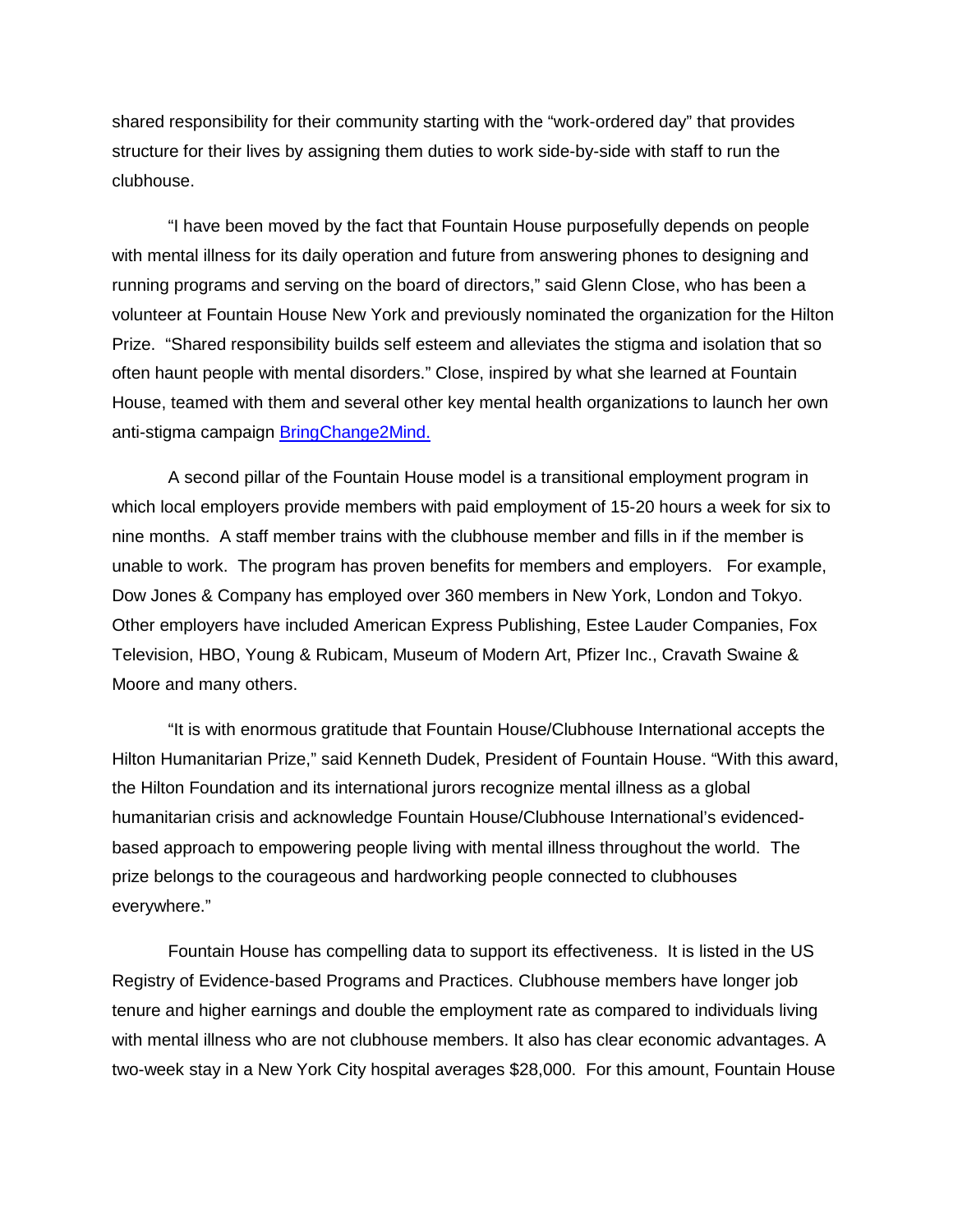can secure member housing for an entire year plus access to community services, health care, education, employment and social support.

Fountain House/Clubhouse International started in the early 1940s at Rockland State Hospital in Orangeburg, New York. Seven patients formed a self-help group that met in a hospital "club room" to prepare themselves to be discharged and cope with the challenges of finding shelter and work and dealing with relationships and inevitable relapses. Soon after leaving the hospital, they began to meet on the steps of the New York City Public Library to recreate the clubhouse experience, believing that it would sustain their recovery, provide a mutual support system and ultimately lead to changing society's perception of people living with mental illness. They called it the "We Are Not Alone Society" which became Fountain House in 1948, named for its West  $47<sup>th</sup>$  Street building that had a fountain in its garden.

As more people learned about Fountain House and how it benefitted members, they began to establish clubhouses in their communities. Fountain House recognized the need for a central global resource to assure its program was replicated properly in new clubhouses and formed Clubhouse International in 1994 to establish and certify International Standards. There are 10 Clubhouse International training centers in the U.S., Canada, Europe, Asia and Australia. Fountain House/Clubhouse International clubhouses now span the globe and independent studies have found that, compared with people living with mental illness in other programs, clubhouse members are more likely to report being in recovery; work longer and earn more; show significant improvement in their symptoms, self-esteem and quality of life after attending a clubhouse for six months; along with decreased use of psychiatric inpatient care and other social and health services.

Poor preventive care is an epidemic among people with serious mental illness, resulting in a life expectancy in the United States that is 25 years shorter than the national average. In October 2011, Fountain House opened the Peter B. Lewis and Adam Lewis Wellness Center in its New York location to promote healthy diets and exercise and to reduce obesity, smoking and diabetes rates. The Wellness Center coordinates with the Sidney Baer, Jr. Center, a joint medical facility of Fountain House and St. Luke's-Roosevelt Hospital in New York. The Baer Center has doubled the number of club members who receive psychiatric services from 300 to 600 and primary medical care from 500 to 1,000. The re-hospitalization rate at the center is 7 percent compared with 50 percent for the U.S. population living with mental illness.